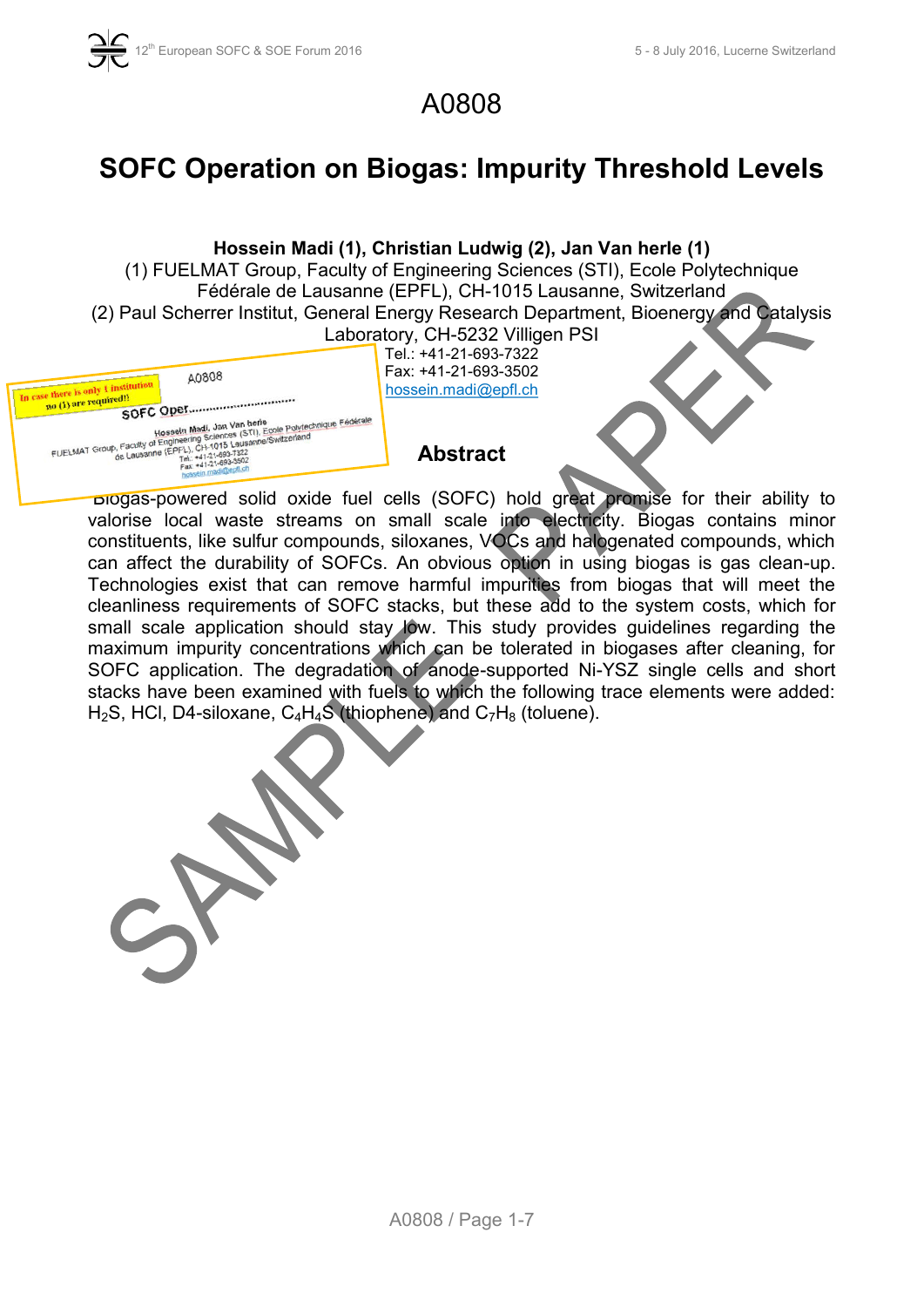

## **1. Introduction**

A particular advantage of SOFCs over other types of fuel cells is their ability to operate with a variety of fuels such as natural gas and biogas. Biogas is one of the most adapted biofuels for SOFCs. Waste-derived anaerobic digester gas from manure, waste water treatment plants and municipal solid wastes are attracting increasing attention as a renewable energy source to contribute a share in the energy transition.

The exploitation of biogas fuel in SOFC generators has been studied for several years [1,2]. Practical and operational experience has been gained through several pilot plants. Industrial installations are also gaining momentum. Several plant configurations are potentially available for the high-efficiency electrical generation in biogas-fed SOFC systems [3].

Biogas may contain a wide range of impurities such as sulfur compounds, siloxanes, halogens, volatile organic compounds (VOC) and tars [4]. The maximum tolerance to contaminants is usually expressed in terms of  $ppm(v)$ , or even  $ppb(v)$ , of specific compounds that the fuel cell can withstand without irreversible increased degradation. The durability of SOFCs is strongly dependent on the amount of contaminants that reaches the electrodes, especially the three-phase boundary. Hence, ultra-clean fuel gas is obviously beneficial to maximise the lifetime.

The detailed fuel gas quality specifications for fuel cells are not well understood and documented. Contaminants removal can be done to a certain extent, yet it can be difficult and economically not feasible to achieve complete removal. The raw fuel gas should be filtered to a certain level, so that the product gas can be used as fuel for SOFCs, but this requires to specify tolerance limits for impurities. The existence of such contaminants in biogas has led to investigations on anode materials with different structures and compositions that may interact with the contaminants. Better understanding of the precise effect of each contaminant on the anode electro-catalyst is required. In particular, the experimental determination of the tolerance levels for chosen contaminants would be highly valuable for SOFC applications.

## **2. Experimental procedure for poisoning tests**

Typical anode-supported Ni-YSZ cells from Topsoe Fuel Cells and SOLIDpower companies were used in this study. Single cells were circular with diameter of 6 cm and active areas of  $8 \text{ cm}^2$ .

For electrochemical measurements, dry air was supplied to the cathodes, while anode fuel (the gas composition is mentioned for each experiment) containing a small amount of impurities was supplied to the anodes, as schematically described in [Figure 1.](#page-2-0) The poisoning tests were carried out by changing pure  $H_2$  to impurity-containing  $H_2$ . A syringe pump was used for the injection of liquid toluene to the anode flow. Cell voltage was measured at a constant current density of 0.25 A/cm<sup>2</sup>, at temperatures between 700 °C and 800 °C.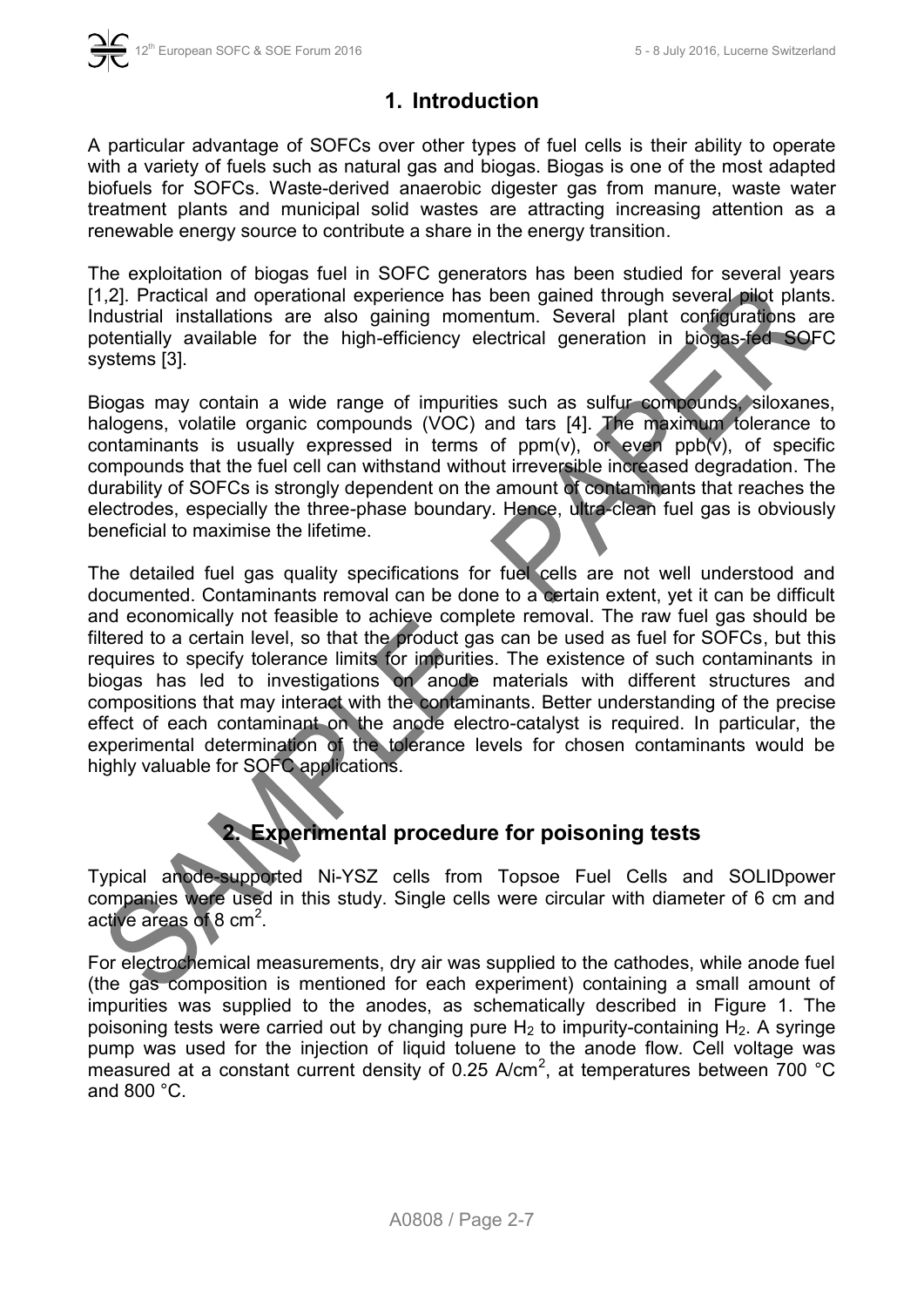

Peristaltic pump

<span id="page-2-0"></span>Figure 1. Scheme of SOFC single cell test rig for the poisoning experiments.

## **3. Anode poisoning**

#### **3.1 Sulfur poisoning**

There are several studies concerning the loss in SOFC performance upon sulfur poisoning as a function of temperature,  $H_2S$  concentration, time, current load and anode material [5– 8].  $H<sub>2</sub>S$ , even in small amounts (ppb-level), deactivates the steam-reforming and water gas shift reactions. Ni-YSZ anode supported SOFCs have limited tolerance towards sulfur compounds [9].

The performance degradation is a result of an increase in the internal resistance of the SOFC. The poisoning has been reported as a two-step process: an initial rapid drop in the performance followed by a slower prolonged degradation. However, performance stabilization after the fast initial drop has also been observed. The initial performance drop is due to dissociative chemisorption of hydrogen sulfide on nickel active sites and blocking of the three phase boundary for hydrogen oxidation. The cell performance can be reversible, depending on exposure concentration and duration. Reversibility has been observed in the case of exposure to concentrations below 50 ppm(v) for short duration [7].

We analyzed the effect of various sulfur compounds such as  $H_2S$ ,  $C_4H_4S$  and COS on the performance of SOFCs. The general trends towards the exposure to these S-compounds are similar but more important is the fuel feed composition. For instance, [Figure 2](#page-3-0) shows the polarization behavior of the Ni-YSZ anode measured in fuels containing hydrogen sulfide and thiophene at 0.25 A/cm<sup>2</sup> at 750°C. A larger drop in performance was observed when the cell was fed with a  $CH<sub>4</sub>/CO<sub>2</sub>$  ratio of 1, believed to be due to deactivation of the dry reforming reaction. Even small amounts of  $H_2S$  strongly affect the dry reforming reaction rate.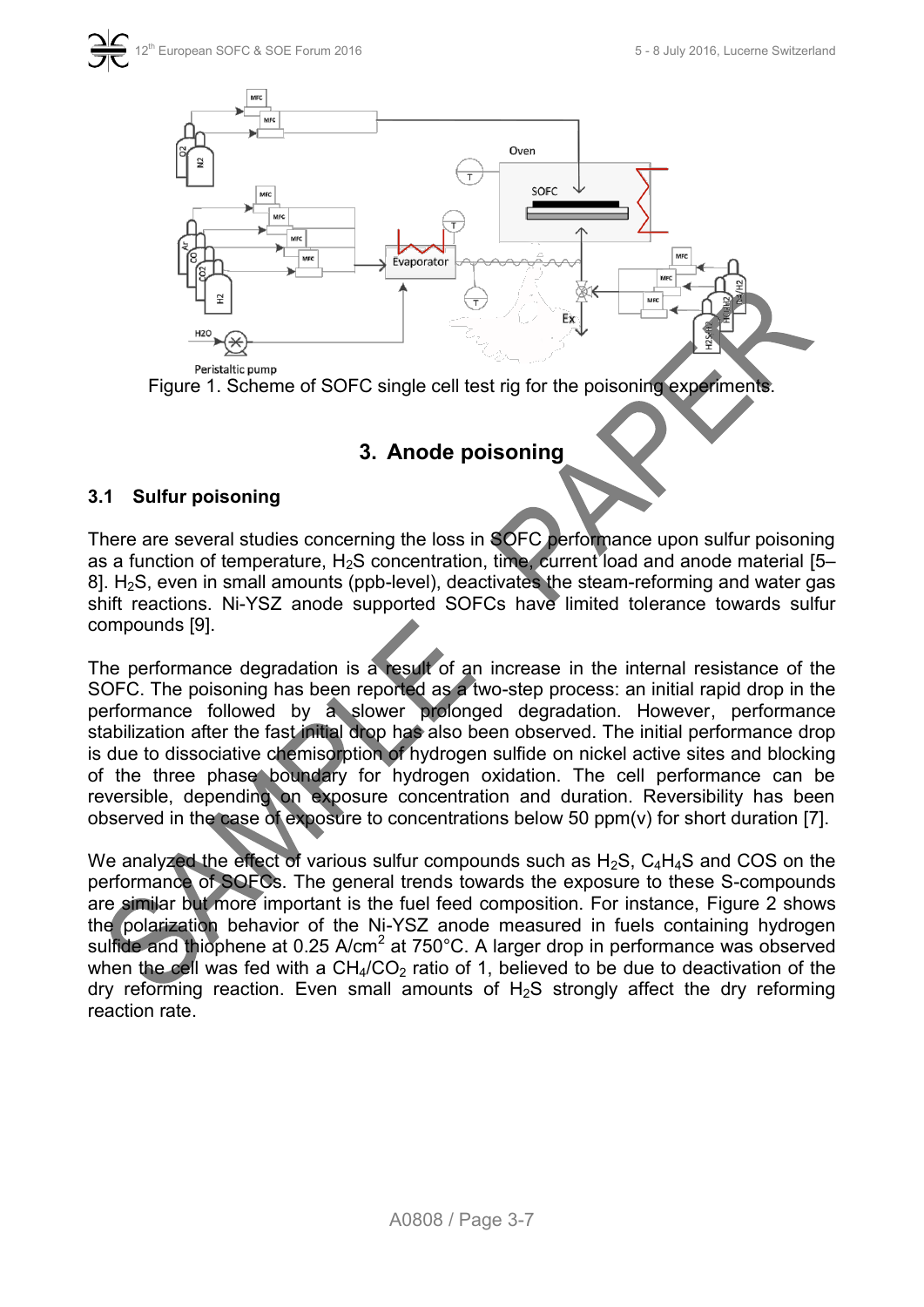

<span id="page-3-0"></span>Figure 2. Sulfur poisoning. Polarization over time at 750 °C under 0.25 A/cm<sup>2</sup>. SOLIDpower cell.

#### **3.2 Chlorine poisoning**

Poisoning mechanisms by HCl and other chlorine compounds like  $CH<sub>3</sub>Cl$  and  $Cl<sub>2</sub>$  on SOFC performance have been investigated in several studies. Trembly et al. [11] concluded that the degradation is due to the formation of nickel chloride, in itself not a stable phase since the cell performance was able to recover after interrupting the impurity feed. Adsorption of chlorine onto Ni, reducing the active TPBs, was postulated as another explanation. Xu et al. [12] proposed chemisorption of HCl on Ni and chlorination of the Ni surface as possible mechanisms. They mentioned that the formation of solid nickel chloride is energetically unfavourable. Haga et al. [13] explained the degradation by changes in the microstructural of Ni-YSZ anode due to the formation of  $NiCl<sub>2</sub>(q)$ .

We investigated the effect of this impurity on the performance of SOFC single cells and short stacks and suggested an explanation for the degradation behaviour. EDX mapping of the anode cross section showed traces of Cl, at the peripheries of Ni grains. They suggested that chlorine is present in the form of adsorbed species, rather than as a chlorine nickel compound.





A0808 / Page 4-7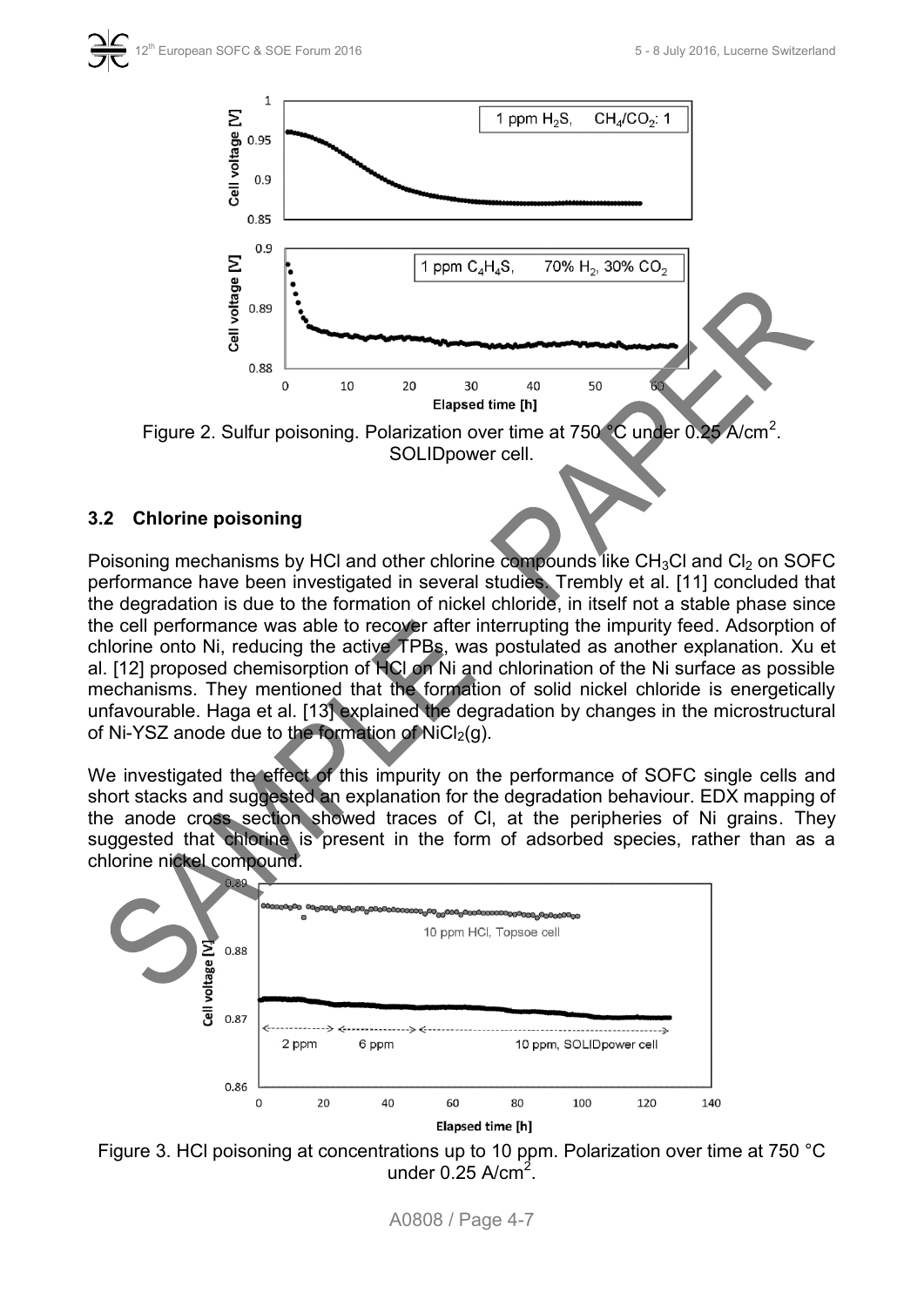#### **3.3 Siloxane poisoning**

Madi et al. [14,15] evaluated the chemical degradation of anode supported Ni-YSZ SOFC single cells and short stacks by D4 siloxane. Thermodynamic calculation predicts the decomposition of D4 to  $SiO<sub>2</sub>(s)$  followed by chemical reduction of  $SiO<sub>2</sub>(s)$  to  $SiO(q)$ , which can diffuse into the pores and reach the TPBs where it is re-oxidized electrochemically to  $SiO<sub>2</sub>(s)$ . Experimental results showed irreversible performance degradation with this impurity [\(Figure 4\)](#page-4-0) even at the lowest possible levels. EDX analysis proved that Si condenses and deposits everywhere on the interconnect and the anode support down to the electrolyte interface at the three-phase boundary, which is responsible for the observed loss in electrochemical performance.



<span id="page-4-0"></span>Figure 4. Degradation due to exposure to siloxane D4. The cells were operated at 0.25 A/cm<sup>2</sup>, 750 and fuelled with biogas reformate.

### **3.4 The effect of tars**

Madi et al. [16] experimentally studied the impact of toluene on the performance of anodesupported Ni-YSZ SOFC operating at ~800 °C. They used a simulated biosyngas (65% H2, 25% CO2, 5% CO and 5% H2O), where pure liquid toluene was injected with a syringe pump into the main fuel stream. The study showed that toluene did not cause significant added degradation up to 3500 ppm, at least for exposure durations of a day, and only a linear degradation was observed at 4500 ppm [\(Figure 5\)](#page-5-0).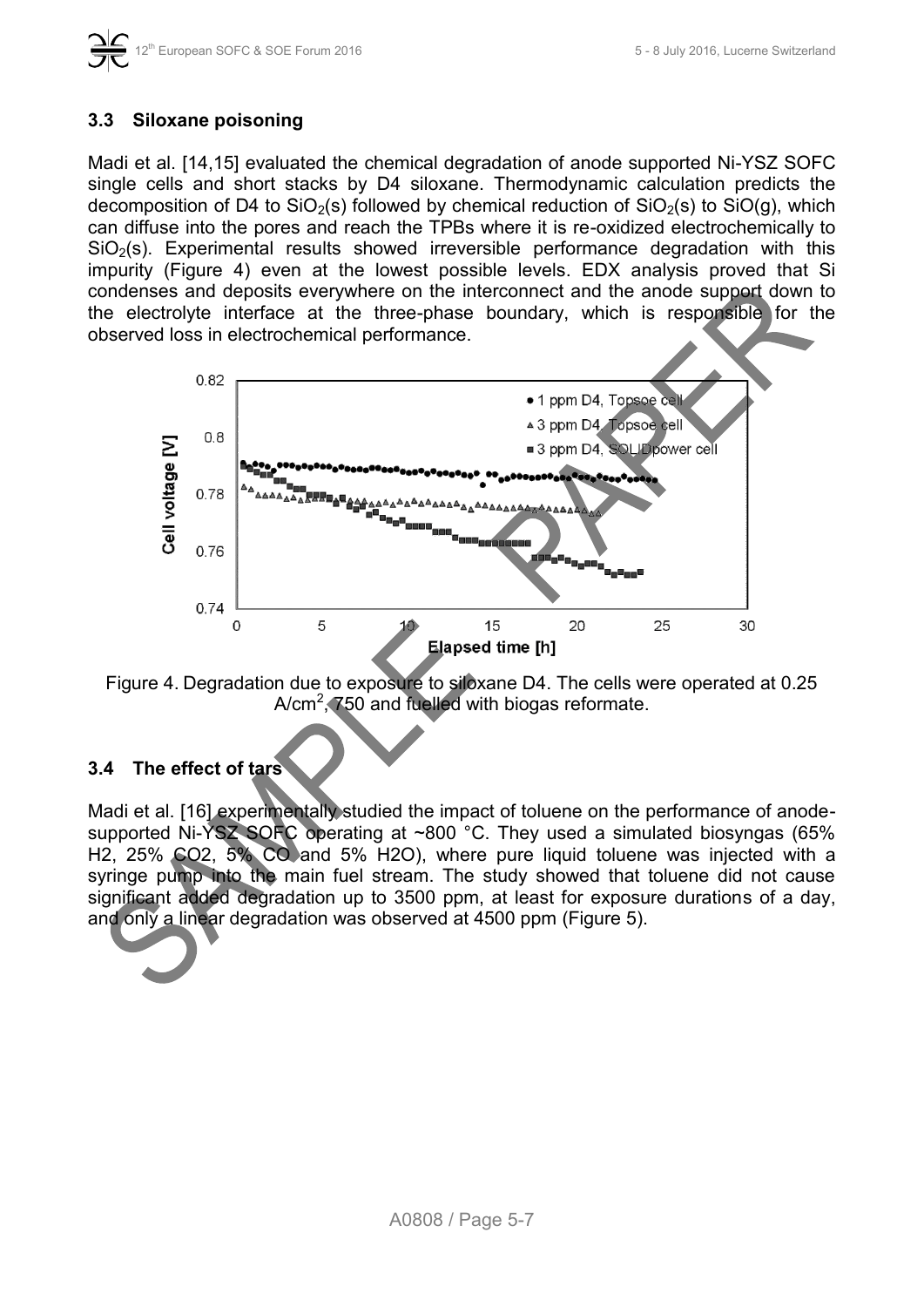

<span id="page-5-0"></span>Figure 5. Polarization over time at 800°C, 0.25 A/cm<sup>2</sup>. At 4500 ppm, the degradation rate is 70 mV/100h.

### **4. Summary**

There is a great potential in combining biogas plants with SOFC systems. The issues relate to the presence of impurities in biogas. Our investigations suggest that the complete removal of siloxanes is necessary, that S-compounds are acceptable to a level of 0.5 ppm and that there is no need to remove HCl and tar compounds from the biogas, for the concentration levels they are expected to be found in anaerobic digester gas.



- [1] Van herle, J., Membrez, Y., and Bucheli, O., 2004, "Biogas as a fuel source for SOFC co-generators," J. Power Sources, **127**(1–2), pp. 300–312.
- [2] Van herle, J., Maréchal, F., Leuenberger, S., and Favrat, D., 2003, "Energy balance model of a SOFC cogenerator operated with biogas," J. Power Sources, **118**(1-2), pp. 375–383.
- [3] Curletti, F., Gandiglio, M., Lanzini, A., Santarelli, M., and Maréchal, F., 2015, "Large size biogas-fed Solid Oxide Fuel Cell power plants with carbon dioxide management: Technical and economic optimization," J. Power Sources, **294**, pp. 669–690.
- [4] Papadias, D. D., Ahmed, S., and Kumar, R., 2012, "Fuel quality issues with biogas energy – An economic analysis for a stationary fuel cell system," Energy, **44**(1), pp. 257–277.
- [5] Cheng, Z., and Liu, M., 2007, "Characterization of sulfur poisoning of Ni–YSZ anodes for solid oxide fuel cells using in situ Raman microspectroscopy," Solid State Ion., **178**(13–14), pp. 925–935.
- [6] Hagen, A., Rasmussen, J. F. B., and Thydén, K., 2011, "Durability of solid oxide fuel cells using sulfur containing fuels," J. Power Sources, **196**(17), pp. 7271–7276.
- [7] Hauch, A., Hagen, A., Hjelm, J., and Ramos, T., 2014, "Sulfur Poisoning of SOFC Anodes: Effect of Overpotential on Long-Term Degradation," J. Electrochem. Soc., **161**(6), pp. F734–F743.
- [8] Rasmussen, J. F. B., and Hagen, A., 2009, "The effect of H2S on the performance of Ni–YSZ anodes in solid oxide fuel cells," J. Power Sources, **191**(2), pp. 534–541.